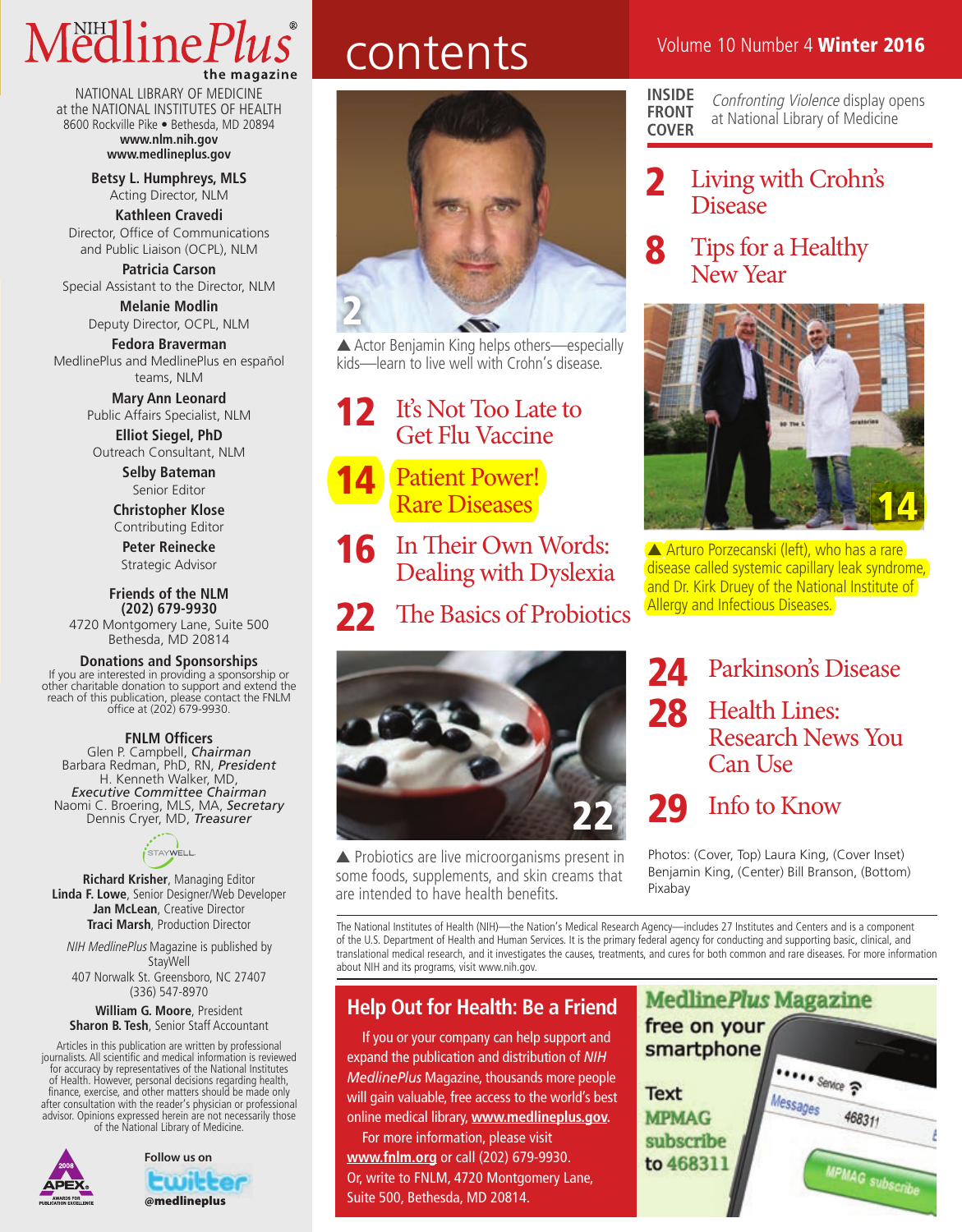#### FEATURE: CROWDSOURCING & RARE DISEASES

**Social media brought together Arturo Porzecanski (left), who has a rare disease called systemic capillary leak syndrome, and researcher Dr. Kirk Druey of the National Institute of Allergy and Infectious Diseases. Together, they have expanded clinical knowledge about the condition.**

# **Patient** *Power!*

Thanks to the Internet, the "crowdsourcing" of disease information among patients and doctors is becoming a valuable lifeline around the globe. For patients with serious rare diseases, crowdsourcing can mean the difference between life and death.

"Indispensible" is the way NIH researcher Dr. Kirk Druey describes the actions taken by one of his research patients in spreading awareness of a deadly but very rare disease.

**oratories** 

Ten years ago, systemic capillary leak syndrome (SCLS) almost took the life of then-56-year-old economist and American University professor Arturo Porzecanski. Parts of his vascular system suddenly leaked out plasma into other parts of his body. In trying to save him before his organs could fail, doctors flooded his system with too much replacement fluid that damaged his leg and arm muscles.

When the attack occurred, Porzecanski and most doctors knew nothing about SCLS. Realizing that another bout of the disease would probably kill him, Porzecanski set out to discover more about SCLS and any other patients who had experienced it.

Through his tenacity and smart use of the Internet, Porzecanski was not only able to find information on new treatments but also identify other patients seeking help in the United States and across the globe. He set up an SCLS community group on a social website

**Photo: Bill Branson**

noto: